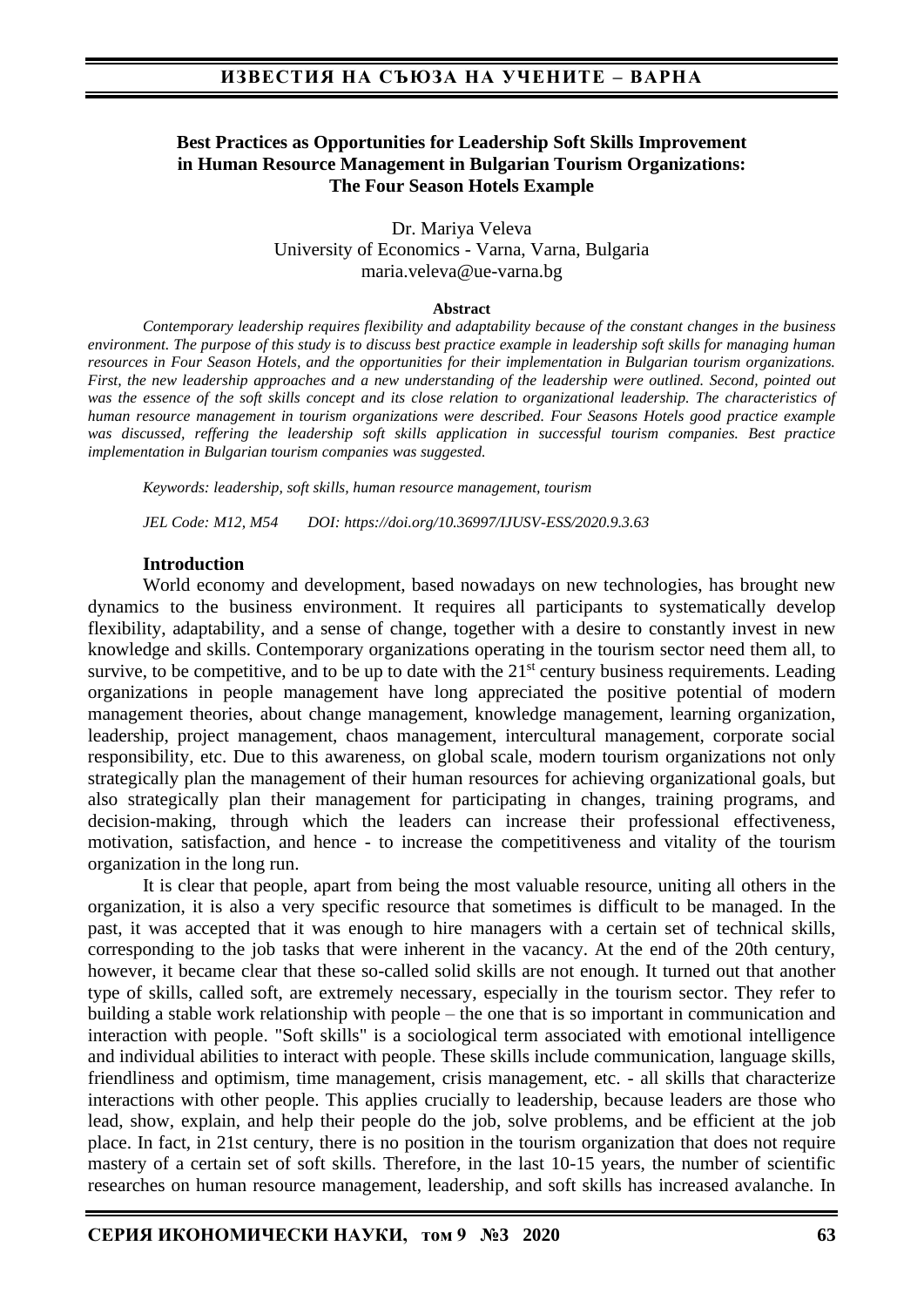parallel, many universities, vocational training centers, public and private job fairs, and Assessment Centers have included leadership soft skills training and human resource management in their curricula.

Given the relevance of the topic, the subject of this study is the soft skills for leadership in tourism organizations. The purpose of the paper is to discuss best practice example in leadership soft skills for managing human resources in Four Season Hotels and to point out opportunities for their implementation in the Bulgarian tourism organizations.

## **1. Literature review**

The leadership nature in organizations has been in the research focus of organizational studies since it was proven that people are the most specific organizational resource and they have to be managed intelligently. Leadership appears to have roots in several branches of knowledge, like: social sciences, humanities, management, organizational studies. This turns it into a serious multidisciplinary research field.

The contemporary leadership studies accentuate various topics. The search for new theories provokes scholars and practitioners to create new leadership models and approaches and to measure their effectiveness. Because of the complexity of the leadership, some researchers study its effectiveness (McShane, Glinow, 2005; Gregori-Mina, 2009). As result, five leadership components are defined: competency, behavioral, contingency, transformational, and implicit. On this ground further are shaped five leadership styles that are directly related to the components: contingent, transactional, transformational, and charismatic. The description of McShane and Glinow (2005) is that Fiedler's contingency model sets the fundaments of the contingent leadership because it is the earliest contingency theory of leadership. At the other side, the transactional style supports order and structure, and improves organizational efficiency, while the transformational style leads the organization into a better course of activities. The close correlation between transformational leadership and charismatic behavior creates the fourth leadership style based on it – charismatic style. Gregori-Mina (2009) supports the idea that there are researchers who believe the charismatic leadership is more or less a kind of extension of transformational leadership while other researchers perceive the two leadership styles as different from each other. As McShane and Glinow state (2005, p. 58-59), "Charisma is a personal trait that provides referent power over followers, whereas transformational leadership is a set of behaviors…used to lead the change process". What is more, the authors premise that a leader can be transformational and at the same time not to be charismatic.

Recent publications continue to keep research focus on leadership and leaders' effectiveness. Surji (2015) states that from one side, the studies of the leader and leadership tend to seem already too complicated, and at the other side, the researchers reached to a complexity that brings more confusion than understanding of the subject. This demotivates managers and makes the learning process difficult for them. Discussing Maxwell's 5-Ps of leadership, Surji (2015) points out that managers can not become effective leaders unless they go through the five phases in a certain order that should not be changed:

- 1.Position
- 2. Permission
- 3. Production
- 4. People development
- 5. Respect

The specific characteristic of human behavior related to group behavior is, that if there is no leader in the group, people soon start to argue and create conflicts. The reason is their different perception - they see things in different ways and lean toward different solutions (Mills, 2005). Leadership in organizations helps to solve this interactional problem and leads people to go in the same direction and put together their efforts so that their performance becomes effective.

To understand better the complicated and vulnerable structure of effective leadership, the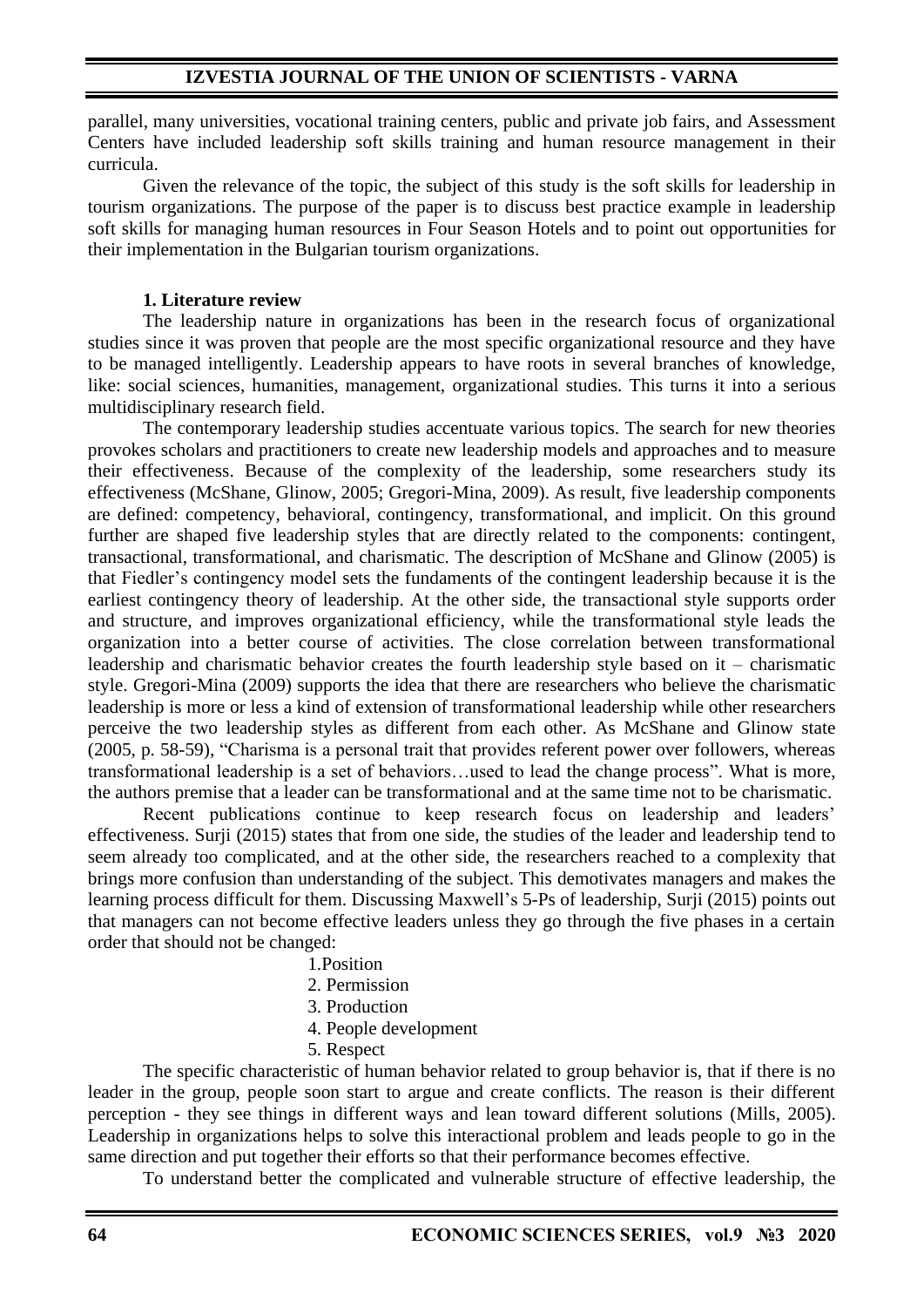essence of the soft skills and the synergy between them and leadership should be outlined.

To ensure the ethical side of the leadership, Gregori-Mina (2009) points out that the contemporary leaders should be socio-centric rather than self-centric, otherwise there will be a threat for them to be dethroned. In this case, being socio-centric for a leader means having a high level of emotional intelligence: to be more people-oriented, to be able to understand their feelings, motivation, expectations, way of thinking, decisions, behavior. Having in mind that humans are social creatures and constantly are in interactions with others, soft skills appear to be crucial for the effective communication, effective group behavior, and effective leadership in organizations.

Recently, the concept of soft skills is developed as an inseparable part of the study of jobrelated skills. However, the first one to notice that there are existing other than technical skills is John Dewey (Narayan, 2016). In 1909, while he was developing the idea of social and political philosophy, he defined the term "social intelligence". However, at that time it went unnoticed. Thorndike developed further the idea of intelligence, and specified that social intelligence enables a person to judge and manage their events, emotions, and behavior, as well as the events, emotions and behavior of other individuals and react to them (Meeks, 2007). The study of social intelligence helped the definition of emotional intelligence to be formulated by Salovey and Meyer (Salovey, Mayer 1990; Salovey, Mayer 1993). However, Daniel Goleman (Goleman, 1996) was the first one who linked the theory of emotional intelligence with the management of people in the organization and the effectiveness of their job performance. He claimed that IQ alone can provide only 25% per employee to be effective in the workplace. The remaining 75% is depending on his emotional intelligence: the ability to connect with others and to understand oneself and others (Goleman 1998). IQ alone is not able to determine who will succeed or fail. To be successful in their work, people must have the ability to interact positively with colleagues and clients, as well as to analyze different types of information to be able to make decisions appropriate to the work situation. That is why emotional intelligence subsequently acquires such great importance in clarifying the essence of soft skills.

In the search for a modern definition of skills for working with people and why they are called soft skills, opinions are expressed not only by researchers but also practitioners, the latter even registering much more active participation in the process. We can assume that this is because these skills are accepted by social and industrial and organizational psychology as a key to managing people in organizations. In this regard, Coates (Coates 2004) - blogger, PhD in Economics, CEO, consultant, and author of electronic products in the field of HRM, distinguishes between soft and hard skills, defining hard skills as technical or administrative procedures related to the basic activity of the organization. These can be: work with machines, computer programs, occupational safety standards, financial procedures, sales administration. These skills are usually easy to observe and measure. Also, they are easy to learn, as most of the time the hard skills are completely new to the learner and there is no need to first "erase" previous outdated knowledge. On the other hand, "soft skills" (also called "human skills") are usually difficult to observe and quantify. Skills for working with people are necessary both for everyday life and for work. They have to do with how people treat each other: communicate, listen, engage in dialogue, give feedback, collaborate, solve problems, resolve conflicts. The effectiveness of people management largely depends on the skills of those who lead them - how they organize and lead the team, how they stimulate the participation of their employees in meetings, whether they encourage innovation, how to solve work and interpersonal problems and make decisions, how to plan, delegate, monitor, instruct, encourage and motivate.

Many studies (Roehl, Swerdlow, 1999; Quang 2006; Seetha, 2014) show that when hired, people come into the organization with already established interpersonal patterns of behavior that have been learned through various life challenges they have gone through. Besides, Meeks (2007) notes that patterns of human behavior from an early age are established by observing how others do things, experiment, and assimilate what they believe is beneficial. For this reason, leadership is a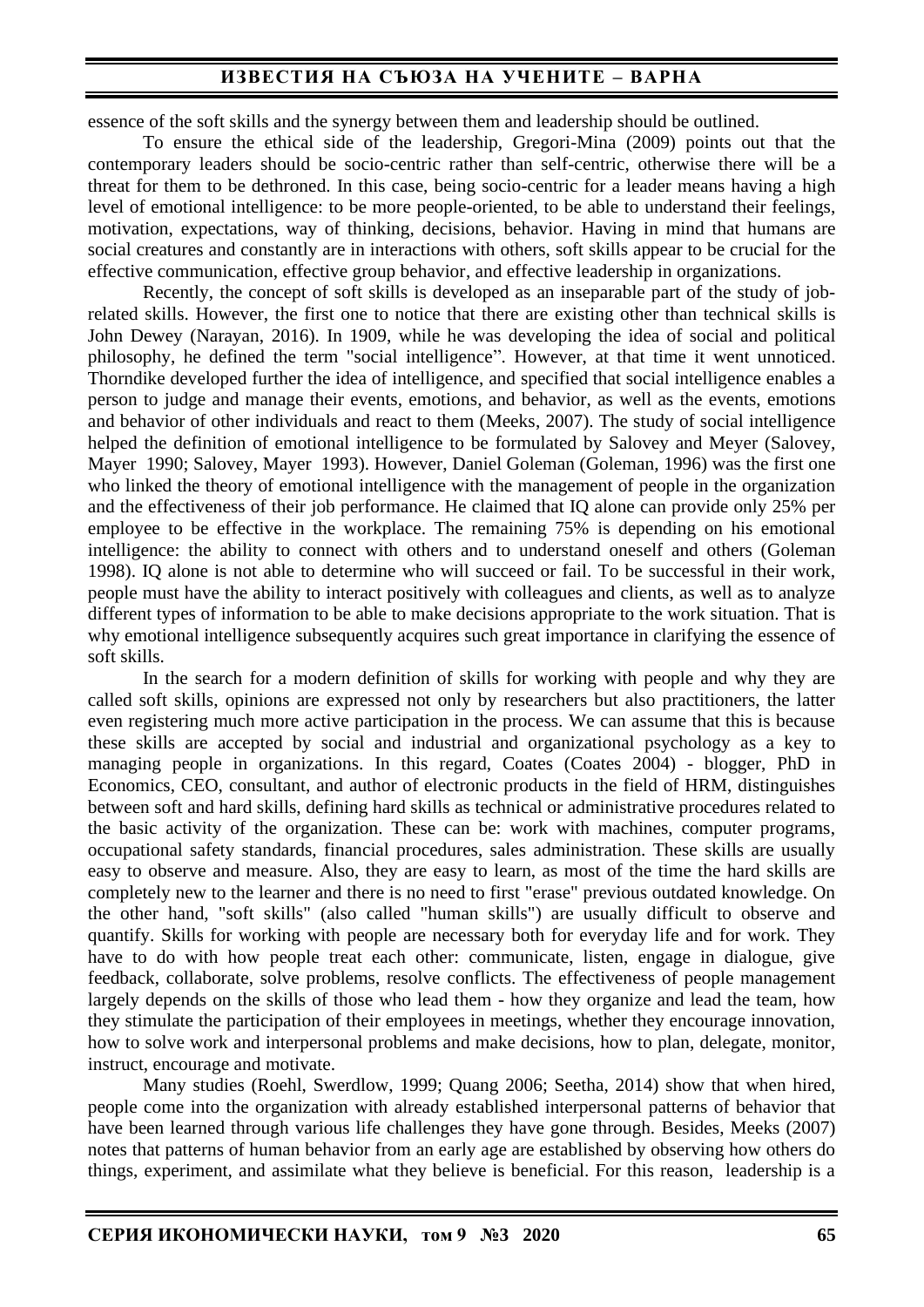## **IZVESTIA JOURNAL OF THE UNION OF SCIENTISTS - VARNA**

challenge for managers, because in a team it is necessary to adopt different patterns of behavior of different people, who must work together to achieve common goals and performing common tasks.

Outlining the specific characteristics of managing human resources in tourism organizations helps to understand the need for leadership soft skills in this industry. The management of organizations is inextricably linked with the management of the people in it because they are the resource that connects all other resources and contributes to their effective use to achieve organizational goals. At the same time, the dynamic changes in the external environment cause the need for intelligent change management in the internal organizational environment to ensure stability, growth, and competitiveness in organizations (Yancheva, 2017; Kazandzhieva, Lukanova, Santana, 2019; Lukanova, Filipova, 2019). It is these constant changes imposed by the external environment that requires a change in human resource management - it is gaining new dimensions by constantly enriching and updating management techniques (Koleva, 2011). The rapid development of technology also creates an acceleration of changes in organizational management (Marinov, Yancheva, Dyankov, 2019), and managers should be able to lead employees. The tourism industry is no exception - tourism organizations in Bulgaria have to adapt to change, although this sometimes happens with varying degrees of success (Veleva, 2018). In these conditions, leadership in tourism organizations seems to be crucial for organizational success.

Bhanot (2009) points out that an increasing number of companies, to gain a competitive advantage, need to make sure that their people can do their job, know how to treat customers, business partners, and colleagues. Showing empathy, knowing the peculiarities of human behavior, positivism in relationships with people, awareness of how others act and why are just a few of the mandatory competencies necessary for the operation of any progressive organization. They and others like, fall within the perimeter of the soft skills.

It is considered that for organizations operating in the field of services (and in particular tourism) it is of particular importance to build and develop soft skills in the following areas (Bhanot 2009):

• Personal reliability (how much can be relied on the employee/manager in the performance of work tasks);

- Degree of cooperation with others;
- Interpersonal negotiation skills:
- Conflict resolution;
- Adaptation skills and flexibility to change;
- Communication skills;
- Empathy and involvement in common tasks;
- Training and mentoring.

The more of these skills can be established in an organization, the more they have a positive impact on the attitudes, and relationships that people in the organization establish with colleagues, customers, managers, shareholders and others. The more positive attitudes a person has towards others, the better relationships they build with customers (Dabeva, Lukanova, Filipova, 2016). This is also what strengthens teamwork and makes people contribute to organizational success. For this reason, an important commitment in human resource management in tourism organizations is the creation and maintenance of an organizational culture that builds a positive leadership and stimulates employees' active participation in work activities. Tourism organizations should not expect leaders automatically to build teams and lead them, or already to know how to behave in difficult situations and motivate colleagues and subordinates (Binsaeed, Unnisa, Risvi, 2017). It should not be taken for granted if leaders can understand the importance of clear communication, friendship, empathy, and how to create satisfied customers. Leadership soft skills should be permanently set into the managerial training programs' focus.

On the basis of the literature review, it could be suggested, that soft skills are mandatory skills for the leaders and the human resource management in tourism organizations because they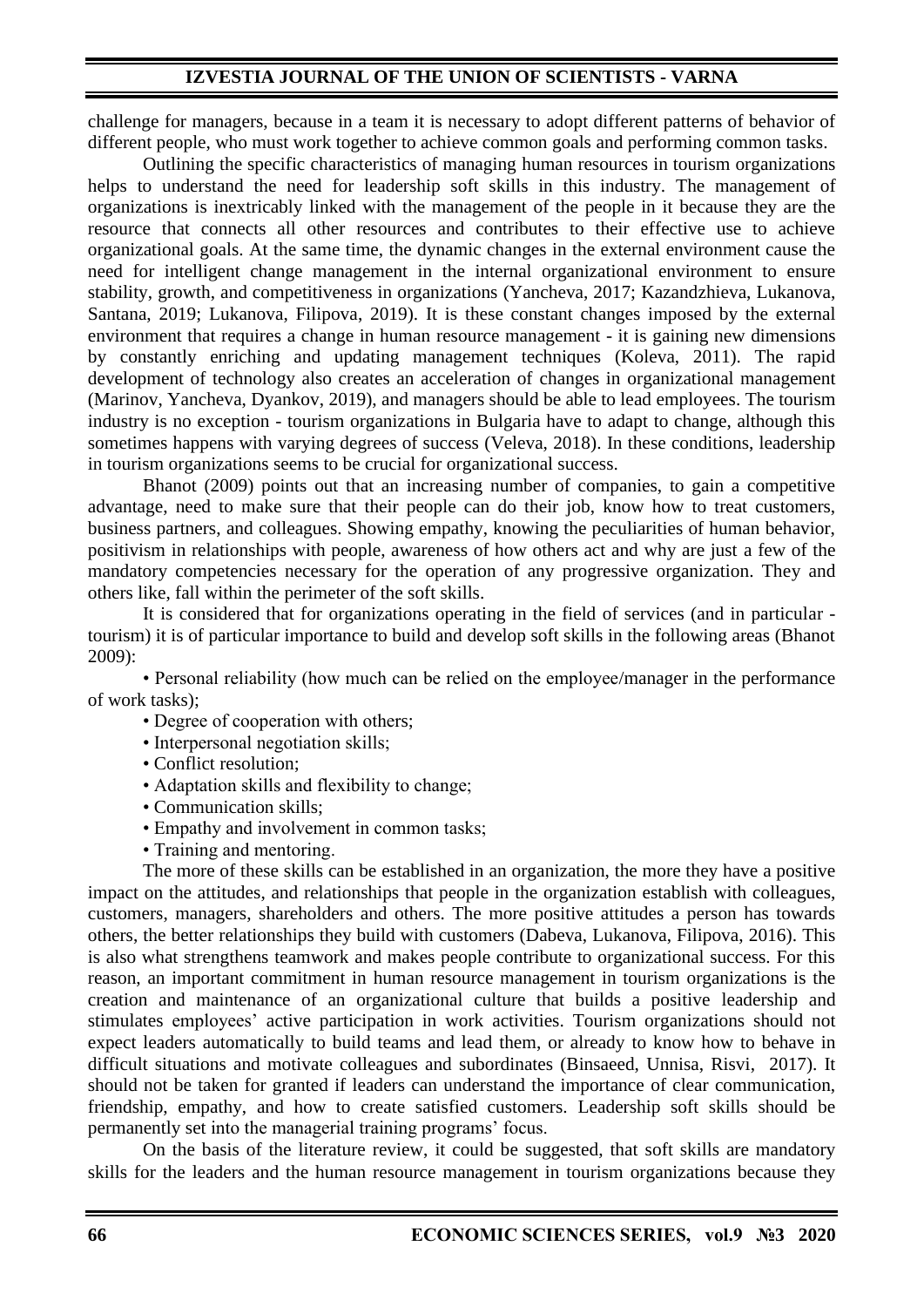help them build positive work relations with people. People at work, just like in society, are social creatures, and any lack of leadership soft skills, therefore could generate communicational and interactional problems, conflicts, stress, job dissatisfaction, and demotivation among them. These are all negative aspects of organizational culture that effective organizations avoid by building strong and positive leadership by improving the leadership soft skills of their managers.

## **2. Methodology of the research**

For this study the intrinsic best practice example was chosen for the uniqueness of the case studies from the tourism practice included in the research. The position the authors take in this paper is that the best practice examples of leadership soft skills application are an essential component to support and outline the opportunities for their implementation in the Bulgarian tourism organizations.

The authors consider the best practices examples presented in this research to be kind of facility case studies, where the primary thrust is:

1) to capture and document facility information about leadership soft skills application in successful tourism organizations;

2) to understand current trends in leadership soft skills application in leading tourism organizations, as well as the Design Excellence in the tourism organization; and

3) to identify the most important leadership soft skills, that can be suggested for further studies as indicators for the assessment of the level of development of the soft skills for leadership in the Bulgarian tourism organizations.

Leadership best practices in human resource management in Four Seasons Hotels are considered here to be high performing facilities that employ "evidence-based" design and operational approaches. Authors hope that the best practice example given here can be successfully replicated in the Bulgarian tourism practice for human resource management, and especially – developing and building up the right organizational values that will stimulate the application of the most needed leadership soft skills. The expectation that their application can achieve similar results in leadership soft skills in the Bulgarian tourism organizations is important because this way the leadership effectiveness could be improved.

The available resources (from the internet) to support the investigation are limited as the research includes off-site investigations only.

The collected data is gathered from the official web-site: an interview with the CEO of Four Seasons Hotels.

On the base of the literature review, the presence of a few leadership characteristics, related closely to the soft skills will be observed:

- Empathy;
- Listening:
- Conflict management;
- Gaining respect;
- Ability to motivate others to do the job;
- Decision making;
- Team management;
- **Empowerment**

Good practices are used as a Gold Standard (benchmarking). About this, it is assumed that SWOT analysis should not highlight weaknesses and threats. This will be done to strengthen the practical and applied aspect of the leadership soft skills development, as well as to facilitate the managers of the tourism organizations in adapting the example of good leadership practice to help their managerial decisions.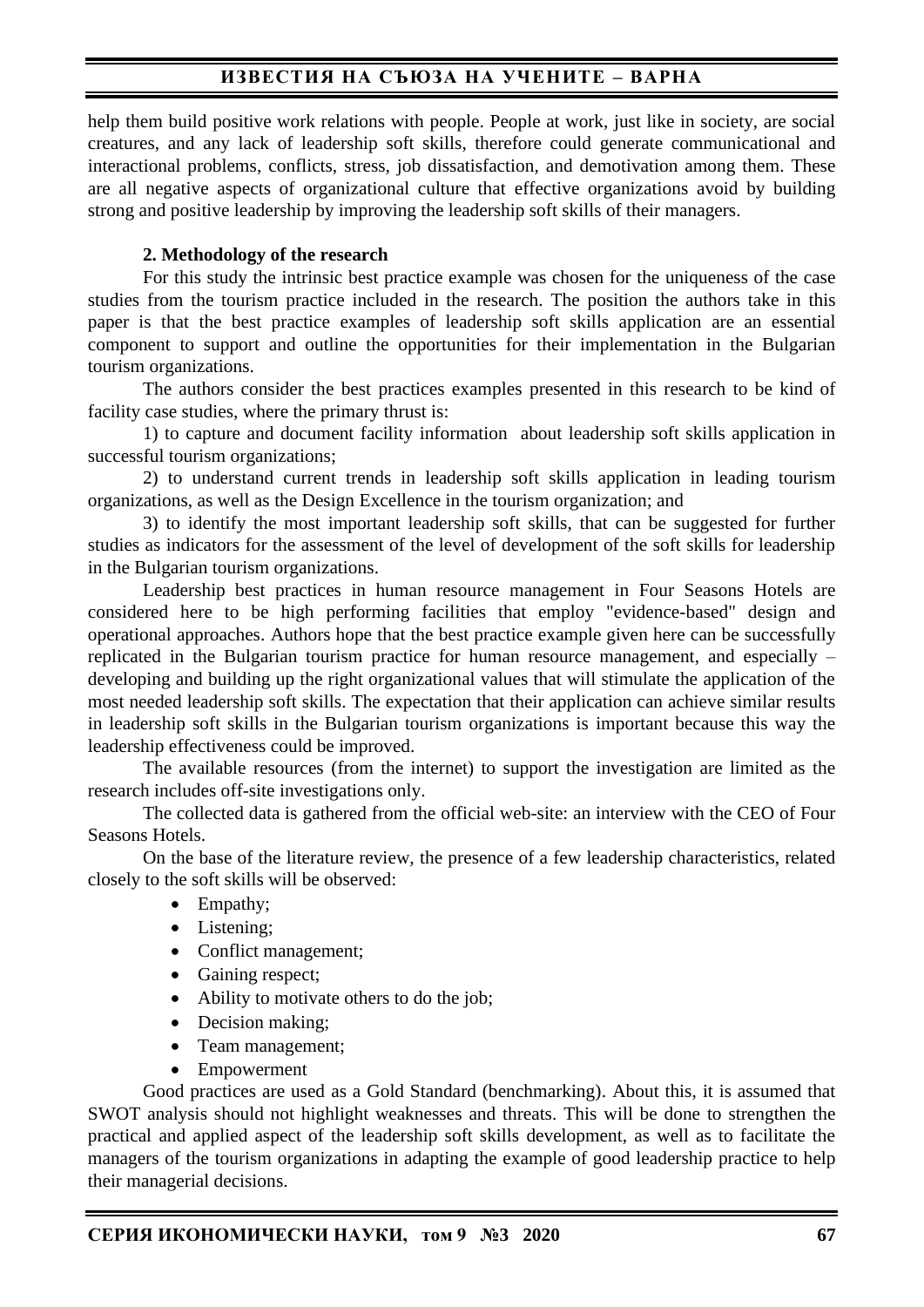## **IZVESTIA JOURNAL OF THE UNION OF SCIENTISTS - VARNA**

#### **3. Best practice in leadership soft skills application in Four Season Hotel: example and discussion**

*The Golden Rule: Four Seasons Hotels (adapted from a Forbes publication, dated 17.08.2015)* 

Four Seasons has one of the lowest turnover rates in the industry - the company has been ranked in the "100 best jobs" for 18 years. If Four Seasons they want them to perform at this high level, they must be sure that they will give them what employees need. To do this, the managers asked themselves: what do these employees need to be inspired and to treat their customers in this way? Then they created the Golden Rule: to treat people with the dignity and respect to which they are entitled, creating a work environment that makes everyone express themselves in their best light, creating a team spirit where everyone recognizes their special role.

When in Four Seasons they first set out to determine how they would behave in line with their new corporate commitment to the Golden Rule, there appeared serious problems with some leaders. There were people from the highest level of the company who refused to follow it. Even the CEO had a very difficult time because he knew that if these senior officials did not take the rule at heart, the company would have to part with them. Which they did in the end. Many of their old managers were fired because they did not agree to treat people positively and with respect and did not accept the new corporate philosophy. It takes years of hard work to create a team that is consistent in its values, believes in corporate philosophy, and is willing to do its job following ethical behavior. This is not something that can be achieved by placing a poster or billboard. It cost Four Seasons for about 15 years of work. Today, with a company of over 45,000 people, no one doubts that the Golden Rule is the foundation that has allowed the company to be recognized for the high quality of service that sets them apart from their competitors.

"Leadership" is a term that is misunderstood and sometimes misused: as people move up the career ladder, they somehow inherit the role of "the boss" through promotion. But a boss and a leader are two different things. Senior officials, for example, suddenly may gain power over 40 people in the department and become responsible for them. This caresses their Ego, but does not automatically makes them the leader of these people. Leadership is something that needs to be won every time and only becomes effective if you have earned the trust and respect of the people you are now empowered to lead. Once you gain that respect and trust, only then do you have influence. And it's not because you're their boss, but because you've managed to gain their respect and they believe in you that you can, know and deserve this position. Therefore, when you tell them what you expect from them, they will do the impossible to justify your trust. This is what makes you a leader - this ability to influence not from a position of strength, but a position of respect.

There are now many people who enter this position of "boss" and are not interested in influencing through respect. They do the easiest thing - they use a whip and say, "You have to do this, and you have to get there." At some point, this approach will work: people will work out of obligation, and sometimes out of fear because you are their boss. But that doesn't make you an effective leader. An effective leader makes people jump over themselves, makes everyone want to participate and try to do everything possible to show you, and prove to you that he can. His reward will be your recognition of his achievement because all people have an Ego. We all need to be patted on the shoulder and receive recognition. People naturally seek recognition through the opportunity to show you and prove to you what they can do. The leader's role in this situation is to create a work environment that allows people to express themselves in their best light.

Further, the synthesized short analysis of the strengths and opportunities of this best leadership practice is presented (Table 1). It outlines some specific characteristics of the leadership soft skills applications in Four Seasons hotels: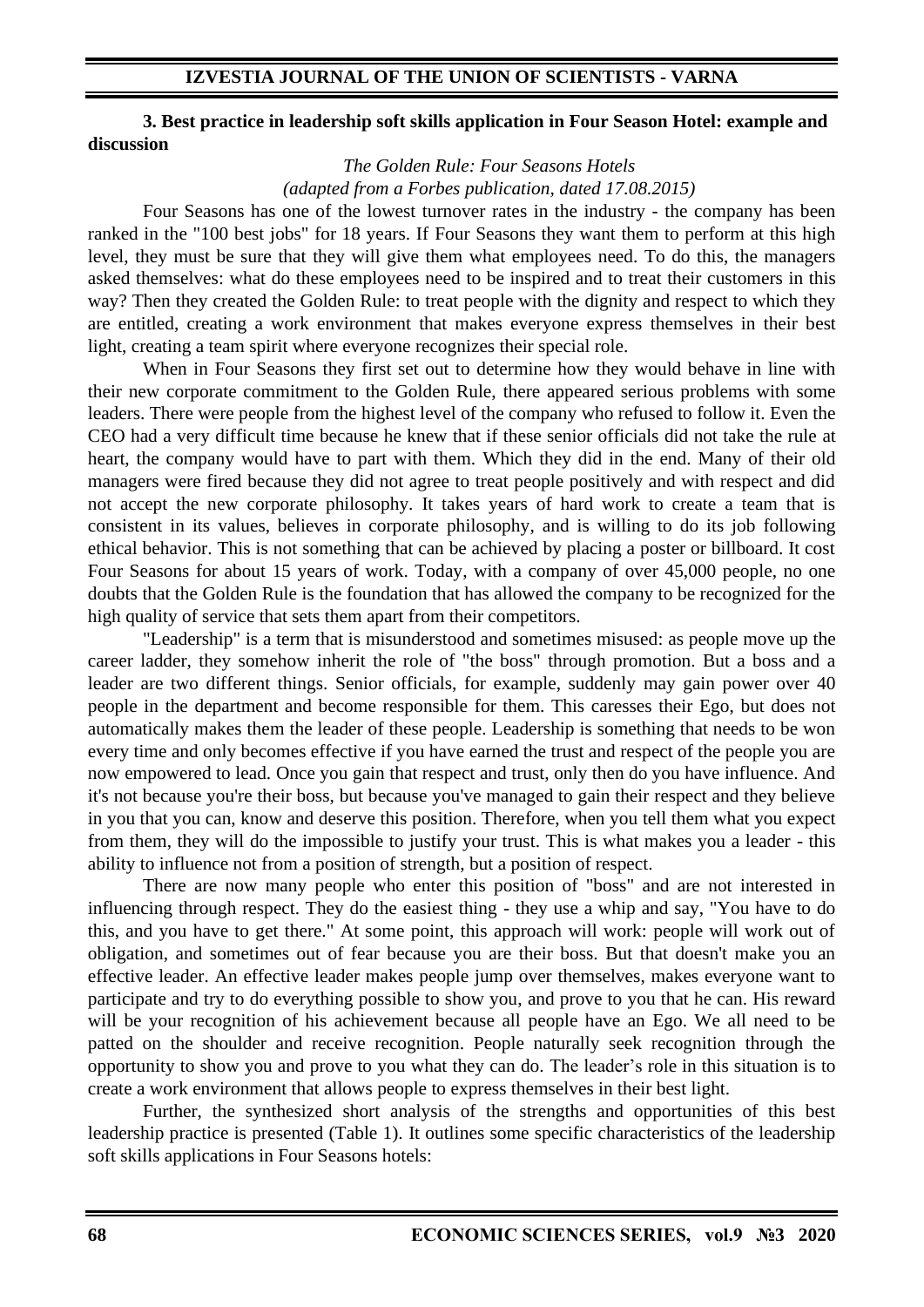Table 1: Strengths and opportunities in the leadership soft skills application for human resource management in hotels "Four Seasons", laid down in their strategy "Golden Rule"

| <b>STRENGTHS</b>                                         | <b>OPPORTUNITIES</b>                                     |
|----------------------------------------------------------|----------------------------------------------------------|
| - Creating true leaders that inspire and fascinate       | - Maintaining the trust and respect of internal and      |
| people after them;                                       | external customers for the brand;                        |
| - setting up a fair and correct relationship between the | - Long-term establishment of a culture of respect and    |
| employees and the organization;                          | involvement of people in the organization at all levels; |
| - turning people from human resources into capital;      | - Gaining public recognition and respect for the         |
| - winning competitive advantage on the labor market;     | company;                                                 |
| - creating a positive organizational culture that        | - Maintaining the leading positions in the industry;     |
| develops trust, cooperation, and engagement among        | - Increasing competitiveness.                            |
| employees.                                               |                                                          |

To establish the strengths and use the opportunities through the "Golden Rule" strategy, we consider that, on the base of the strategy the leaders in Four Seasons Hotels apply leadership soft skills in three different periods:

- *At the beginning of the strategy change*: conflict management; listening; empathy; ability to motivate the others; team management;
- *During the strategy changes*: empowerment; listening; empathy; team management; ability to motivate the others;
- *After establishing the strategy on all levels:* empathy; listening; gaining respect; team management; ability to motivate others.

Concerning the above, it could be assumed that the most applied leadership soft skills, used in all three periods of time, are:

Empathy; Listening; Team management; Ability to motivate the others.

As a result of the short SWOT-analysis of the good practice example of Four Seasons Hotels, several conclusions can be drawn:

- It is clear that ideal tourist organizations do not exist and every organization, although successful, can go through a period of decline in its efficiency;

- Successful tourism organizations are aware of the value of their people and work towards their transformation from human resources into human capital;

- Successful tourism organizations build long-term strategies and policies for improving and developing their human capital;

- Successful tourism organizations organize their internal rules, systems, and procedures so that their focus is on people;

- Focusing on their people, successful tourism organizations create long-term training and development programs to develop their potential and turn them into talents;

- Successful organizations incorporate soft people management skills as an integral element in their organizational culture, in leadership programs, in change management strategies, in strategies for development and improvement of their workforce, in their competitiveness strategies, in their strategies for organizational management, as well as in its strategies for employer brand, social image, etc.

#### **Conclusion**

According to the purpose of the study, the need for a new leadership approaches and new understanding of leadership was outlined. Pointed were the essence of the soft skills concept, as well as its close relation with the leadership in the organizations. The specific characteristics of human resource management in tourism organizations were presented. Four Seasons Hotels good practice example was presented and discussed from the position of the soft skills for leadership in the tourism companies.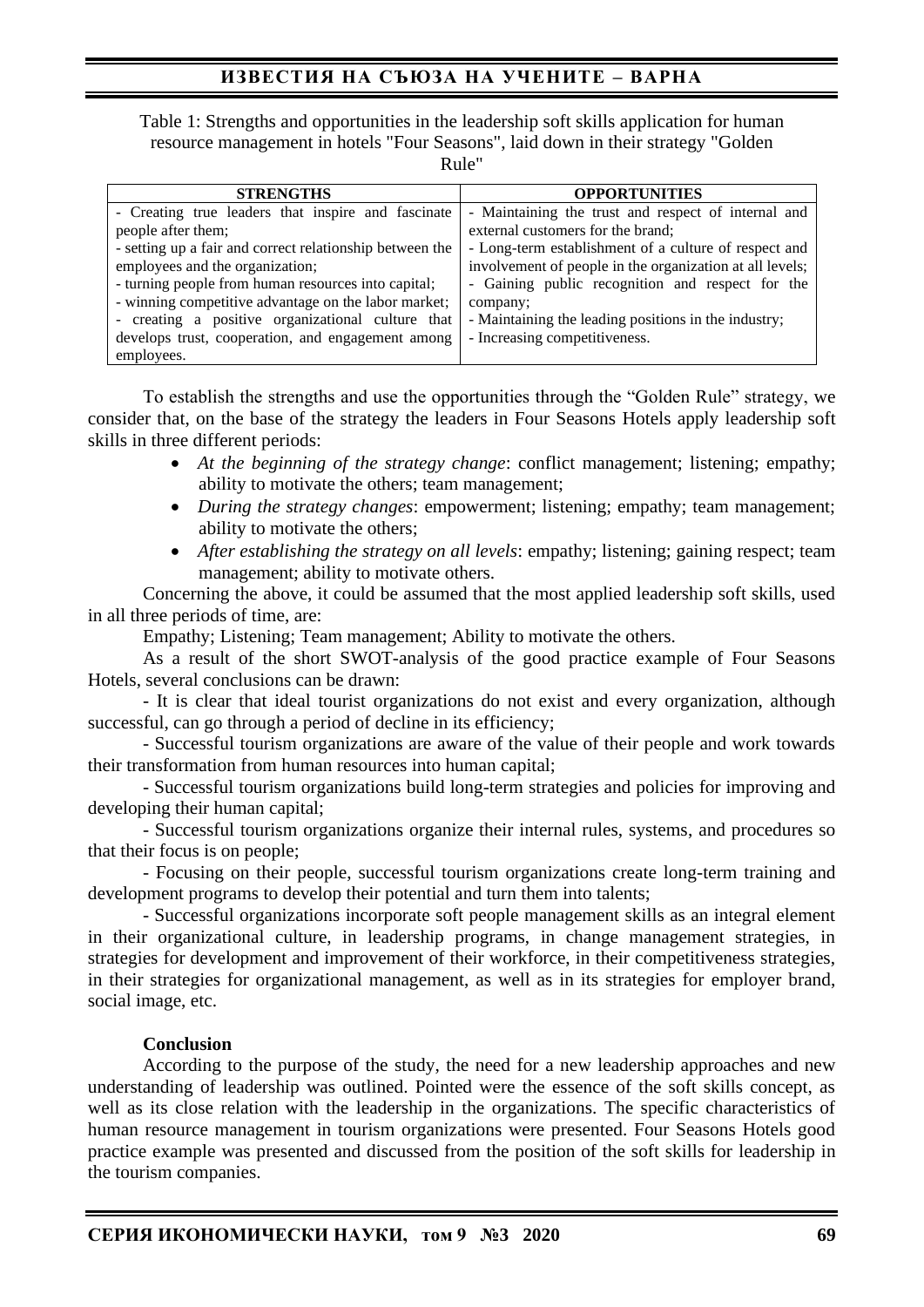# **IZVESTIA JOURNAL OF THE UNION OF SCIENTISTS - VARNA**

On the base of the results, the authors would suggest a few important managerial leadership solutions, based on the soft skills, to be established in the Bulgarian tourism organizations:

• Setting the main organizational focus on people;

• Building commitment, and re-organization of all management processes;

• Building an appropriate organizational culture that supports, through soft skills, human resource management;

- Establishing effective leadership practices;
- Building commitment and empathy in employees through motivation programs;
- Creating and implementing long-term strategies and programs for employee development;
- Building throughout the whole organization the ability to manage organizational changes.

There exist some limitations: there is a need for wider research so that a comparative analysis to be done. For this purpose, examples of leadership practices in Bulgarian tourism organizations also should be included in a future study.

### **References**

- 1. Bhanot, S. (2009), Importance of Soft Skills for an Employee and for the Organization. *SIES Journal of Management*, April-August, Vol.6(1):18-22.
- 2. Binsaeed, R., Unnisa, S., Risvi, L. (2017) The big impact of soft skills in today's workplace. *International Journal of Economics, Commerce and Management*, UK, Vol. V, Issue 1, 456- 463. [Online] Available from: http://ijecm.co.uk/wp-content/uploads/2017/01/5123.pdf [Accessed 06/09/2019].
- 3. Dabeva, T., Lukanova, G., Filipova, H. (2016) Comparative analysis of cultural characteristics of Bulgaria and Greece according to Hofstede's paradigm. *Cultural corridor Western transbalkan road: Cultural tourism without boundaries, International scientific conference,*  Meteora-Lefkada, Greece, 29.09 - 03.10, YUZU – Blagoevgrad, 1-13.
- 4. Four Seasons Hotels: a Forbes publication. [Online] Available from: https://www.forbes.com/sites/micahsolomon/2015/08/17/four-seasons-leader-isadore-sharptreat-employees-right-so-they-treat-customers-right/#1fb8229c3303 [Accessed 21/05/2020]
- 5. Goleman, D. (1996) Emotional Intelligence: Why It Can Matter More Than IQ. Bloomsbury Publishing, London.
- 6. Goleman. D. (1998). Working with emotional intelligence. New York, NY: Bantam Books.
- 7. Gregory-Mina, H. (2009) Four Leadership Theories Addressing Contemporary Leadership Issues as the Theories Relate to the Scholarship, Practice, and Leadership Model. *Academic Leadership: The Online Journal*, Vol.7, Issue. 3, Article 10. Available at: https://scholars.fhsu.edu/alj/vol7/iss3/10 [Accessed 04/11/2020].
- 8. Kazandzhieva, V., Lukanova, G., Santana, H. (2019) Challenges for Technological Innovations Implementation in the Bulgarian Hotels. *Society and Sustainable Development : International Conference Information*, 6th Edition, May 10 - 11, Targu-Jiu, Romania: Academica Brancusi Publ. House, 133 - 137.
- 9. Koleva, V. (2011) Kadrovi predizvikatelstva pred IT firmite i ikonomikata na znanieto, v konteksta na novite realnosti. *International conference "Interaction theory - practice: key problems and solutions"*, 24-25 June. Burgas: Burgas Free University, Vol. 1, 401-408.
- 10. Lukanova, G., Filipova, H. (2019) Factors Influencing the Timeshare's Application in the Hotel Product of the Bulgarian Black Sea Coast. *Strategic Management, XV International Conference on Strategic Management*, IMCSM 19, Bor, Sebia, May, 24 – 26, Belgrade : University of Belgrade. Technical Faculty in Bor, 432 - 442.
- 11. Marinov, S., Yancheva, K., Dyankov, Т. (2019) Destination Bulgaria on the Silk Road Opportunities and Challenges. *Izvestia Journal of the Union of Scientists – Varna*, Economic Sciences Series, 8, (3), 81 - 90.